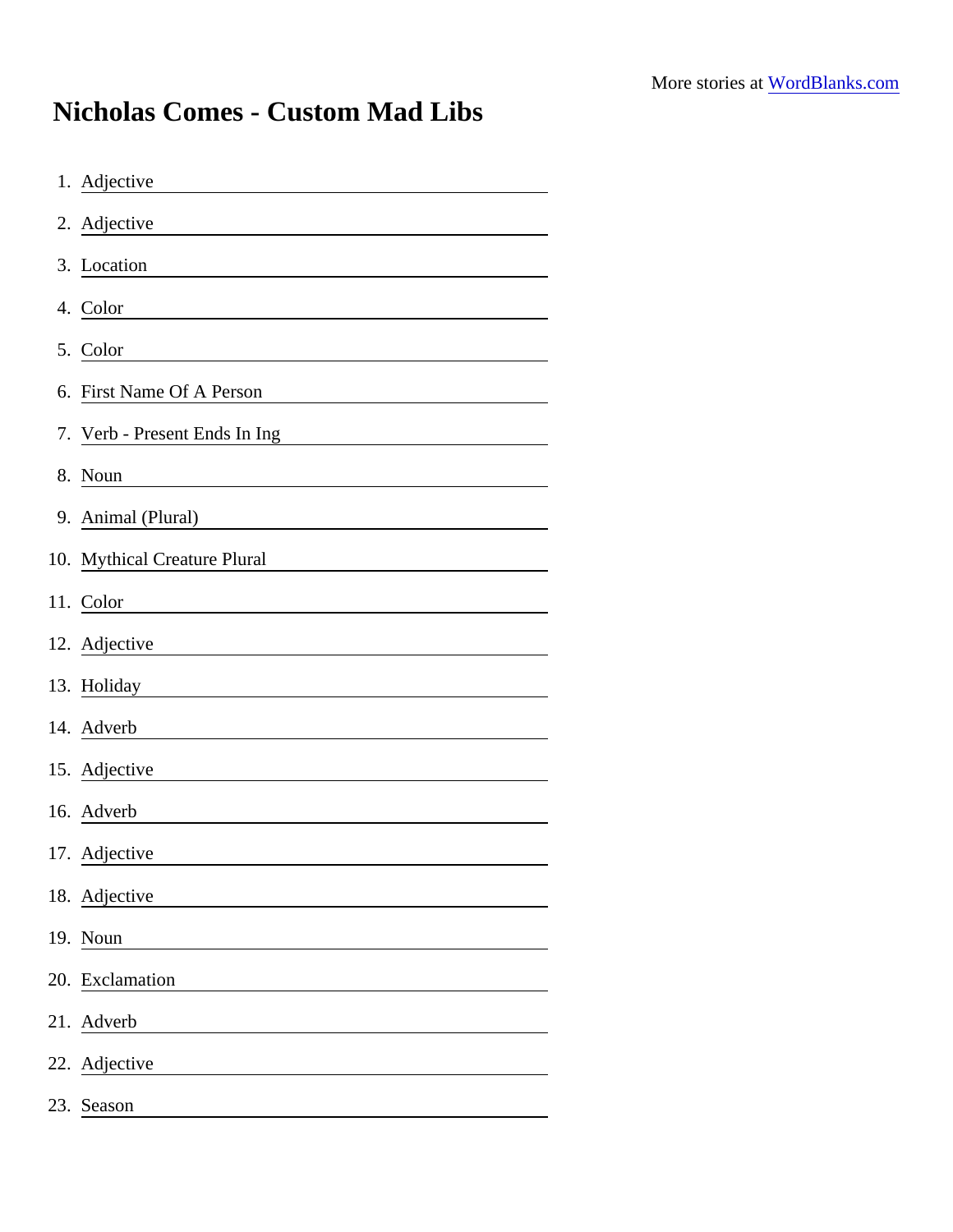|     | 24. Noun - Plural  |
|-----|--------------------|
| 25. | Number             |
|     | 26. Noun           |
|     | 27. Adverb         |
|     | 28. Same Noun      |
|     | 29. Food           |
|     | 30. Noun - Plural  |
|     | 31. Adjective      |
|     | 32. Adjective      |
|     | 33. Adverb         |
|     | 34. Adjective      |
|     | 35. Believed Thing |
|     | 36. Noun - Plural  |
|     | 37. Adverb         |
|     | 38. Noun - Plural  |
|     | 39. Adjective      |
|     | 40. Adverb         |
|     | 41. Adjective      |
|     | 42. Adverb         |
|     | 43. Adjective      |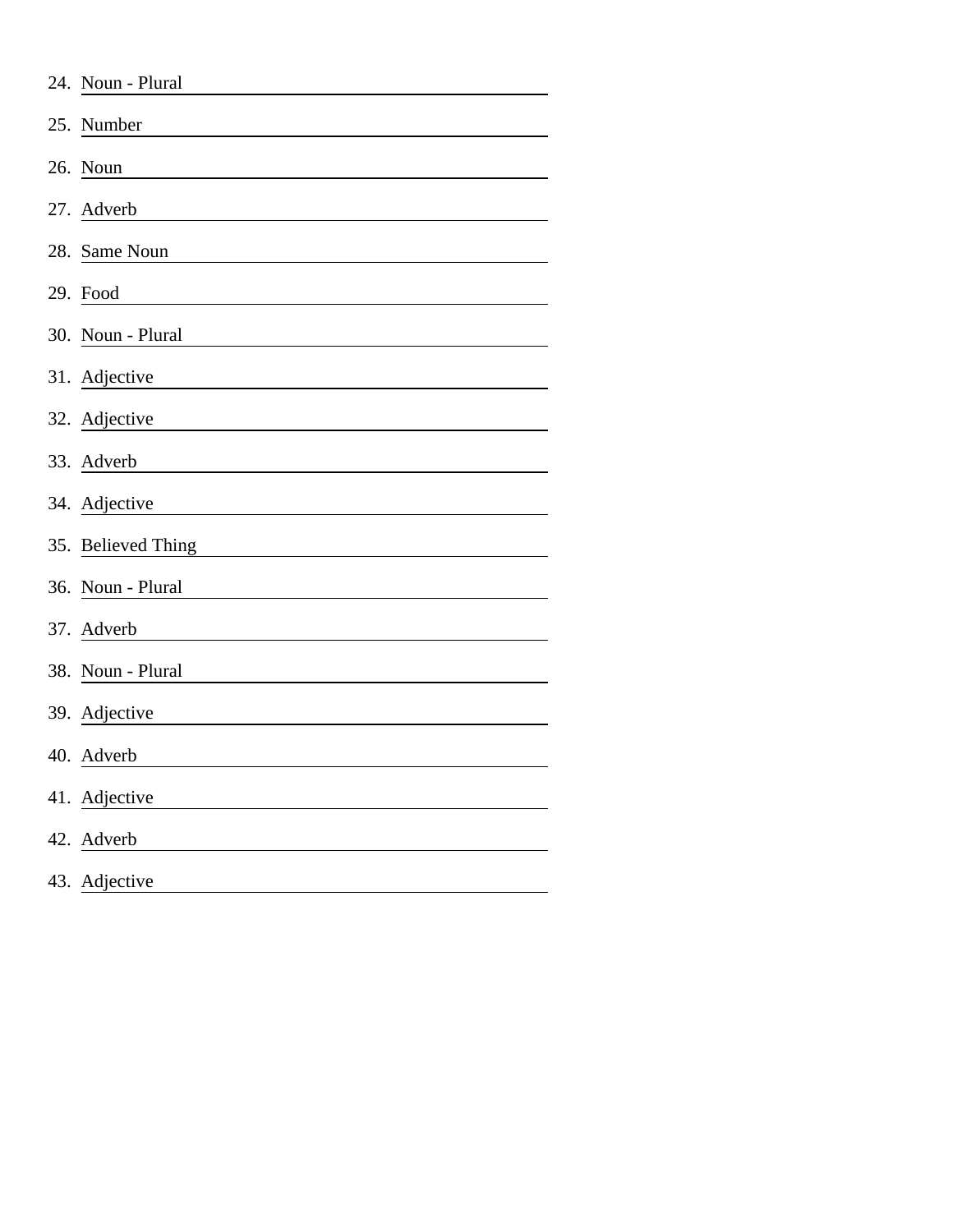## **Nicholas Comes - Custom Mad Libs**

| At a/an Adjective Christmas eve, a/an Adjective man comes to Location He was                                               |  |
|----------------------------------------------------------------------------------------------------------------------------|--|
| <b>coverd in</b> color and color his name is First Name of a Person help is known for<br>Verb - Present ends in ING gifts. |  |
| It also seems he rides in a Noum and has flying Animal (plural) it seems he also has<br>Mythical Creature Plural           |  |
| make toys. His sleigh is <u>color</u> a/an very <u>Adjective</u> color. Every Christmas, people sing<br>Christmas carols,  |  |
| which is supossed to help people get into the <b>Example 20</b> spirit! Everyone <u>Adverbering</u> enjoys it.             |  |
| How to write Santa letter: Say dear Santa I want a <b>Adjective</b> then say your toy you want. You can do up              |  |
| Adjective                                                                                                                  |  |
| always. Santa usually is known to go "Ho ho ho" which is very ______ Adjective _____.                                      |  |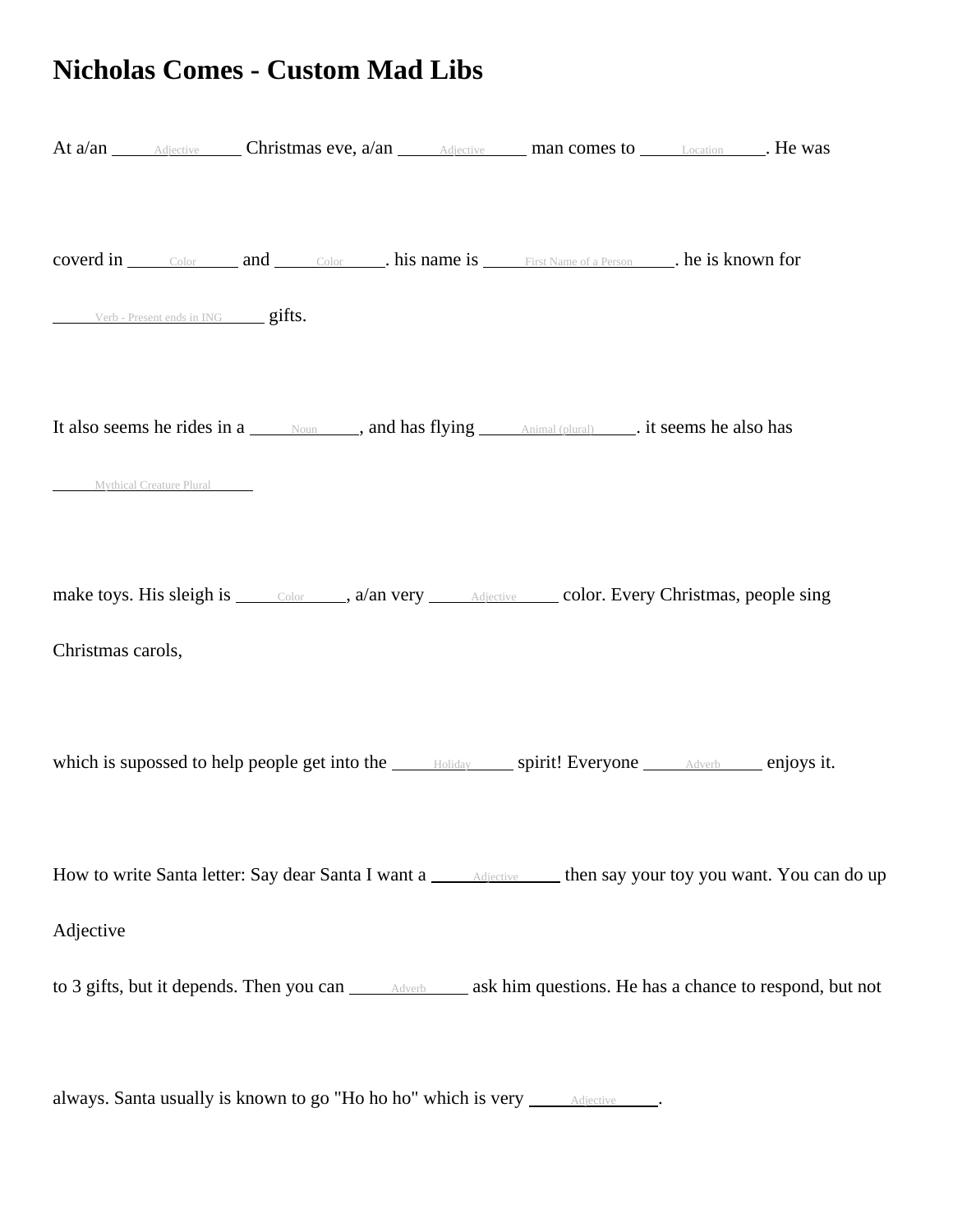| There is a new event happening! We will call it the Adjective Moun Moun Burn Reveryone will go                               |
|------------------------------------------------------------------------------------------------------------------------------|
| Exclamation                                                                                                                  |
| Christmas is the most popular holiday of all time. because it's <u>Adverband Adjective</u>                                   |
| Unlike Season , you can build <u>Noun - Plural</u> And it's very easy to make. all you need is<br>Number                     |
| Noun <b>Line 10 balls.</b> Just follow these steps, roll some snow, and <b>Advertisers</b> pat them up to a/an<br>Same Noun. |
| Next give them a/an Food nose, and two eyes made out of Noun-Plural . It's Adjective as<br>that.                             |
| Santa's name is actually Nicholas, Saint Nicholas, which means he is <b>Adjective Adjective People hung socks</b> ,          |
| and Saint Nicholas broke into someone's house and <b>Adverbing 2018</b> and <b>gave them</b> Adjective money.                |
| He was a Christan, which means he believed in Believed Thing Rids send Noun-Plural to Santa, so<br>they                      |